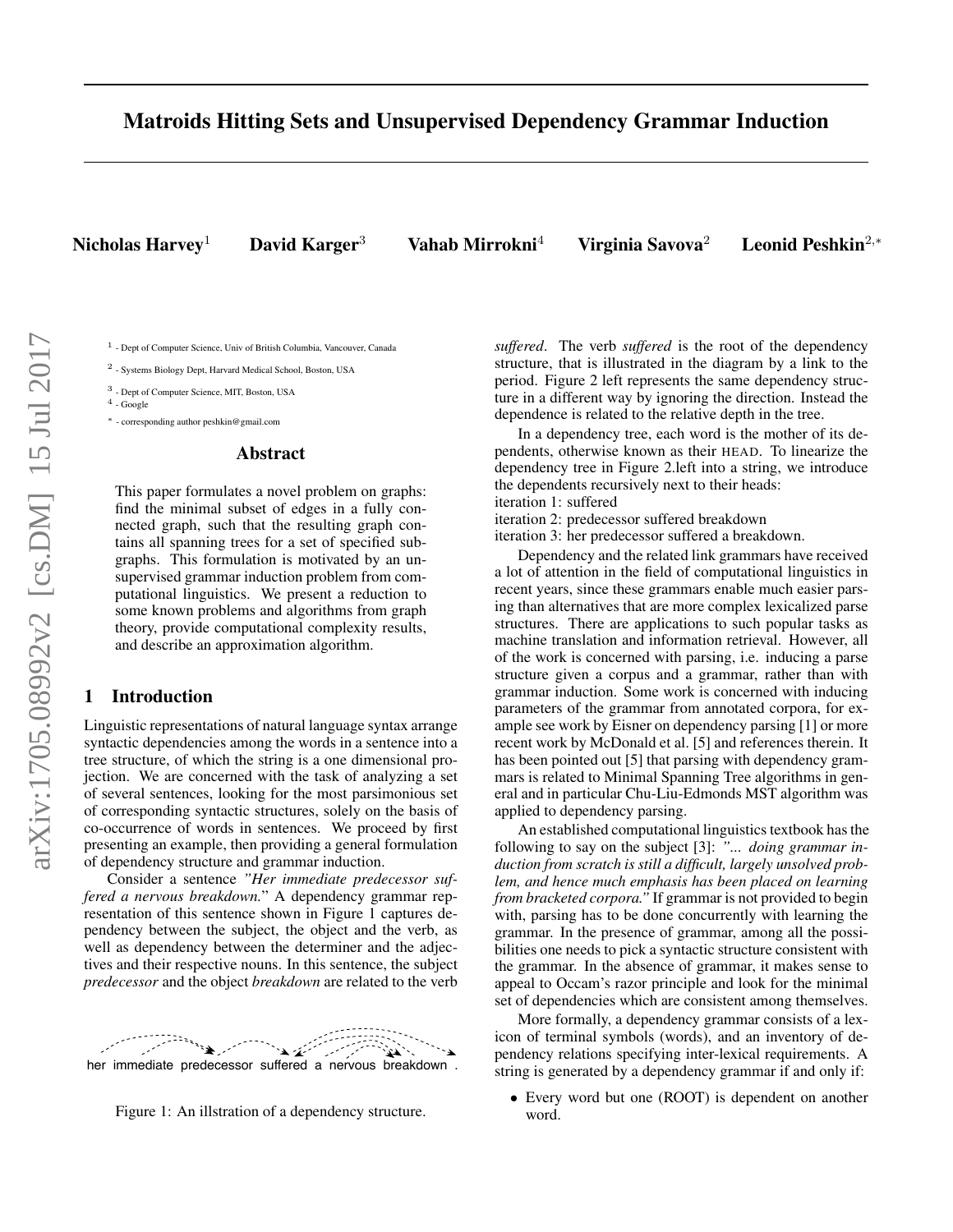

Figure 2: left: A projective dependency structure for a sample sentence; right: an example of incorrect structure of a sample sentence, also illustrating non-projective structure.

- No word is dependent on itself either directly or indirectly.
- No word is directly dependent on more than one word.
- Dependencies do not cross.

Unlike the first three constraints, the last constraint is a linearization constraint, usually introduced to simplify the structure and is empirically problematic. The structure in figure 2.left is an example of so-called projective parse, in which dependency links mapped onto the sentences word sequence do not cross. Figure 2.right illustrates an incorrect parse of the sentence with non-projective dependancies: "her" $\rightarrow$ "suffered" is crossing "a" $\rightarrow$ "predecessor"). While the vast majority of English sentences observe the projectivity constraint, other languages allow much more flexibility in word order. Non-projective structures include wh-relative clauses [7], parentheticals [4], cross-serial constructions of the type found in Dutch and Swiss-German [6], as well as free or relaxed word order languages [8]. Therefore, it is interesting whether grammar induction can be performed without regard to word order.

A truly cross-linguistic formulation of dependency parsing corresponds to finding a spanning tree (parse) in a completely connected subgraph of word nodes and dependency edges. The grammar induction problem in the same setting corresponds to inducing the minimal fully-connected subgraph which contains spanning trees for all sentences in a given corpus. Consider three sentences: "Her immediate predecessor suffered a nervous breakdown.", "Her predecessor suffered a stroke.", "It is a nervous breakdown." Intuitively, the repetition of a word cooccurrence informs us about grammatical co-dependence.

Here is a formulation of the grammar induction problem as an optimization problem: Given a lexicon  $V$  and a set of k sentences  $S_1, \ldots, S_k$  s.t.  $S_i \subset V$  (a.k.a. *corpus*) the objective is to find the most parsimonious combination of dependency structures. i.e. such set of spanning trees for all  $S_i$  that has the minimal cardinality of a joint set of edges.

In section 2 of this paper, we formally introduce the related graph-theoretic problem. In section 2.1 we show that the problem is hard to approximate within a factor of  $c \log n$ for weighted instances, and hard to approximate within some constant factor (APX-hard) for unweighed instances. In section 3, we generalize the problem to matroids. Here we prove that the problem is hard to approximate within a factor of  $c \log n$ , even for unweighed instances. We conclude with a positive result – an algorithm for the matroid problem which constructs a solution whose cardinality is within  $O(\log n)$  of optimal.



Figure 3: **top:** An instance of a problem for a graph  $G$  consisting of two sub-graphs  $G_1$  and  $G_2$ ; **bottom:** examples of a correct solution on the left (green) and two incorrect solutions on the right (red).

## 2 The Problem for Spanning-Trees

Let  $G = (V, E)$  be a graph and let  $S_1, \ldots, S_k$  be arbitrary subsets of V. Our objective is to find a set of edges  $F \subseteq E$ such that

- $\bullet$  F contains a spanning tree for each induced subgraph  $G[S_i]$ , and
- $|F|$  is minimized.

We call this the Min Spanning-Tree Hitting Set problem. Figure 3 illustrates one instance of this problem. A graph  $G$  consist of two sub-graphs  $G_1$  and  $G_2$ . We present one possible correct solution on the left ( $|F| = 4$ ) and two sample incorrect solutions ( $|F| = 5$ ) on the right. The Min Spanning-Tree Hitting Set problem may be generalized to include a weight function  $w$  on the edges of  $G$ . The objective for the weighted problem is the same as before, except that we seek to minimize  $w(F)$ . Notice that the problem initially appears similar to the group Steiner problem [2], since the objective is to connect certain subsets of the nodes. However, our condition on the subgraph is slightly different: we require that the given subsets of nodes are *internally* connected.

To develop some intuition for this problem, let's analyze a simple greedy ad-hoc solution: first, assign all the edges weight equivalent to the number of sub-graphs it is included into, i.e. count the frequency of node pairs in the input set; then fragment the graph into subgraphs, keeping the weights and run the standard MST algorithm, to find a spanning tree for each subgraph. Figure 4 presents a counterexample to simple heuristics approaches. The following sub-sets make up the input as indicated via edges of distinct color and pattern in the figure:  $\{1, 4, 5\}, \{2, 4, 5\}, \{3, 4, 5\}, \{1, 4\}, \{1, 5\},\$  $\{2,4\}, \{2,5\}, \{3,4\}, \{3,5\}.$  The optimal solution to this instance does not contain the edge  $\{4, 5\}$ , yet this edge is a member of the most (namely three) sub-sets.

#### 2.1 Hardness for Weighted Instances

We now show that the weighted problem is NP-hard to approximate within a factor of  $\log n$ . To do so, we exhibit a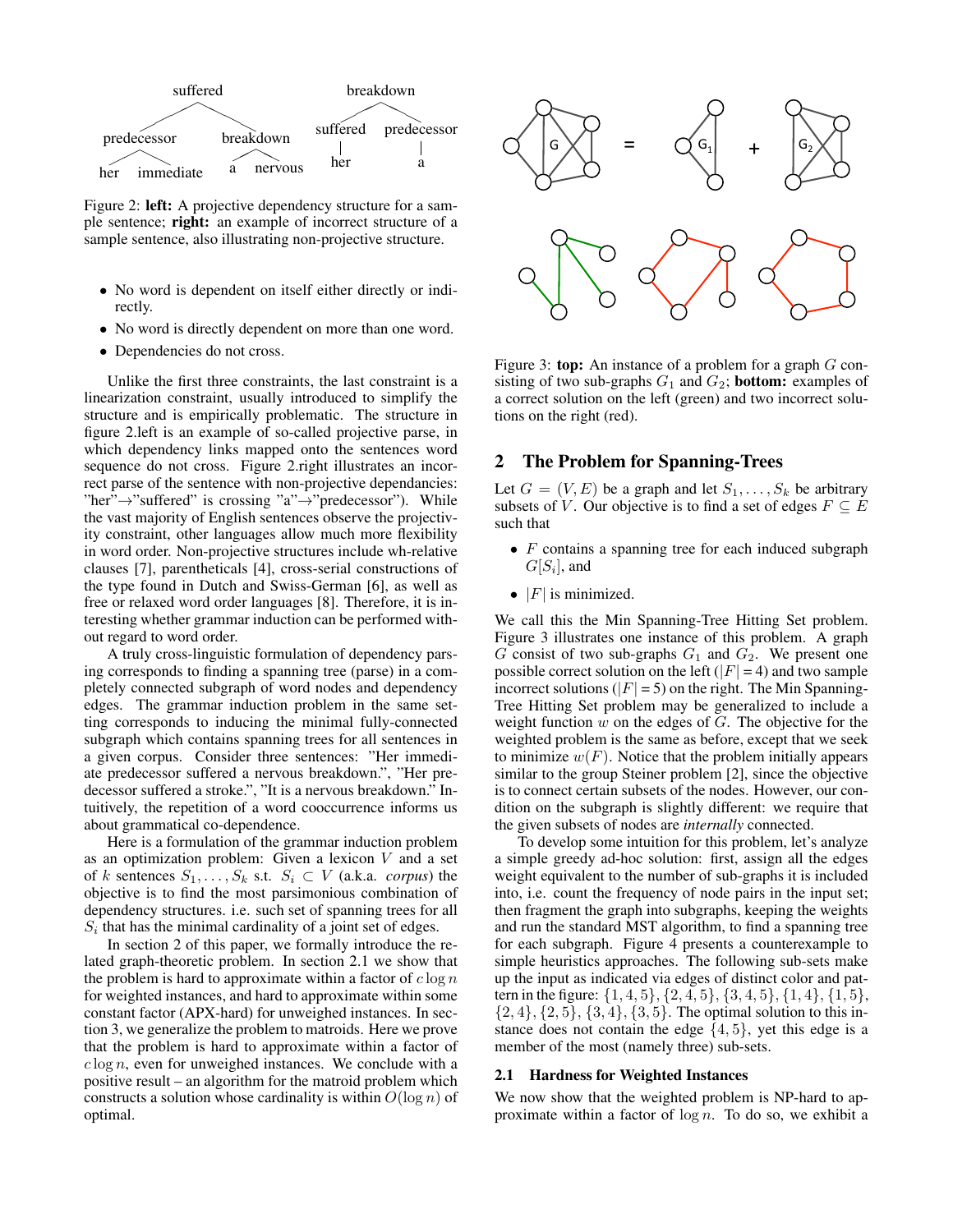

Figure 4: A counterexample to simple heuristics approaches.

reduction from Min Hitting Set, which is known to be hard to approximate within  $\log n$ .

An instance of Min Hitting Set consists of a universe  $U = \{u_1, \ldots, u_n\}$  and a collection of sets  $\mathcal{T} = \{T_1, \ldots, T_m\}$ , each of which is a subset of  $U$ . We construct a weighted instance of Min Spanning-Tree Hitting Set as follows. Let  $r \notin V$  be a new vertex. We set

$$
V = U + r
$$
  
\n
$$
E = K_U \cup \{ \{r, u_i\} : \text{for all } u_i \in U \}
$$
  
\n
$$
S_{\{i,j\}} = \{u_i, u_j\} \text{ for } 1 \le i < j \le n
$$
  
\n
$$
S'_i = T_i + r \text{ for } 1 \le i \le m,
$$

where  $K_U$  denotes (the edges of) the complete graph on vertex set  $U$ . The edges belonging to  $K_U$  have weight 1 and the edges incident with r have weight  $n^3$ . Let h denote the minimum weight of a Spanning-Tree Hitting Set in G. Let  $h'$  denote the minimum cardinality of a Hitting Set for  $\mathcal{T}$ .

**Claim 1** 
$$
h = h' \cdot n^3 + {n \choose 2}
$$
.

**Proof:** First we show that  $h' \leq (h - {n \choose 2})/n^3$  Let F be a spanning-tree hitting set. Clearly  $K_U \subseteq F$ , because of the sets  $S_{\{i,j\}}$ . So all edges in  $F \setminus K_U$  are of the form  $\{r, u_i\}$ . Now define  $C = \{u_i : \{r, u_i\} \in F\}$ . We now show that  $C$  is a hitting set. Consider a set  $T_i$ . Since F contains a spanning tree for  $S_i'$ , it must contain some edge  $\{r, u_i\}$ . This shows that C hits the set  $T_i$ .

Now we show that  $h \leq h' \cdot n^3 + \binom{n}{2}$ . Let  $C \subseteq U$  be a hitting set for T. Let  $F = K_U \cup \{ \{r, u_i\} : \text{ for all } u_i \in C \}.$ We now show that  $F$  is a spanning-tree hitting set. Each set  $S_{\{i,j\}}$  is clearly hit by the set  $K_U$ . So consider a set  $S_i' = T_i + r$ . All edges  $\{u_a, u_b\}$  with  $a, b \in T_i$  are contained in  $K_U$ . Furthermore, since C is a hitting set, there exists an element  $u_a \in T_i \cap C$ . This implies that  $\{r, u_a\} \in F$ , and hence F contains a spanning tree for  $G[S'_i]$ .

Given an instance  $T$  of Hitting Set, it is NP-hard to decide whether  $OPT(\mathcal{T}) \leq f(n)$  or  $OPT(\mathcal{T}) > \alpha \log n \cdot f(n)$ for some constant  $\alpha > 0$  and some function f. To prove log n-hardness of Min Spanning-Tree Hitting Set, we must similarly show that for any instance  $y$ , there exists a constant

 $\beta > 1$  and a function g such that it is NP-hard to decide whether  $OPT(G) \leq g(y)$  or  $OPT(G) > \beta \log n \cdot g(y)$ .

From our reduction, we know that it is NP-hard to distinguish between

$$
OPT(G) \le f(n) \cdot n^3 + \binom{n}{2}
$$

or

$$
OPT(G) > \alpha \log n \cdot f(n) \cdot n^3 + \binom{n}{2}.
$$

Now note that

$$
\frac{\alpha \log n \cdot f(n) \cdot n^3 + {n \choose 2}}{f(n) \cdot n^3 + {n \choose 2}} =
$$

$$
\frac{\alpha \log n \cdot (f(n) \cdot n^3 + {n \choose 2} / (\alpha \log n))}{f(n) \cdot n^3 + {n \choose 2}} =
$$

$$
\alpha \log n \cdot \left(1 - \frac{{n \choose 2} \cdot (1 - 1 / \alpha \log n)}{f(n) \cdot n^3 + {n \choose 2}}\right) \ge \beta \log n
$$

for some constant  $\beta > 0$ . Letting  $g(y) = f(n) \cdot n^3 + {n \choose 2}$ , it follows that Min Spanning-Tree Hitting Set is NP-hard to approximate within  $\log n$ .

### 2.2 Hardness for Unweighted Instances

We show APX-hardness for the unweighted problem via a reduction from Vertex Cover. The approach is similar to the construction in Section 2.1. Suppose we have an instance  $G' = (V', E')$  of the Vertex Cover problem. We use the fact that Vertex Cover is equivalent to Min Hitting Set where  $U = E'$  and  $\mathcal{T} = E'$ . The construction differs only in that E' is used in place of the edge set  $K_U$ ; the sets  $S_{\{i,j\}}$  are adjusted accordingly. Let  $h$  denote the minimum cardinality of a Spanning-Tree Hitting Set in  $G$ . Let  $c$  denote the minimum cardinality of a Vertex Cover in  $G'$ . A claim identical to Claim 1 shows that  $h = c + |E'|$ .

Recall that Vertex Cover is APX-hard even for constantdegree instances; see, e.g., Vazirani [11, §29]. So we may assume that  $|E'| \leq \frac{d}{2} |V'|$ . Given an instance  $G' = (V', E')$  of Vertex Cover with degree at most some constant  $d$ , it is NPhard to decide whether  $OPT(G') \le \alpha' |V'|$  or  $OPT(G') >$  $\beta'|V'|$  for some constant  $\alpha' < \beta'$ . To prove APX-hardness of Min Spanning-Tree Hitting Set, we must similarly show that for any instance G, there exists a constant  $\gamma > 1$  such that it is NP-hard to decide whether  $OPT(G) \leq f(G)$  or  $OPT(G) > \gamma f(G)$ . From our reduction, we know that it is NP-hard to distinguish between

or

$$
OPT(G) > \beta'(|V|-1) + (|E| - |V| + 1).
$$

 $OPT(G) \le \alpha'(|V|-1) + (|E|-|V|+1)$ 

Now note that

$$
\frac{\beta'(|V|-1) + (|E|-|V|+1)}{\alpha'(|V|-1) + (|E|-|V|+1)} =
$$
\n
$$
1 + \frac{(\beta' - \alpha')(|V|-1)}{\alpha'(|V|-1) + (|E|-|V|+1)} \ge
$$
\n
$$
1 + \frac{(\beta' - \alpha')(|V|-1)}{(d/2 - 1 + \alpha')|V| + 1 - \alpha'} =
$$
\n
$$
1 + \frac{\beta' - \alpha'}{d/2 + \alpha'} \cdot \frac{|V|-1}{|V|-1},
$$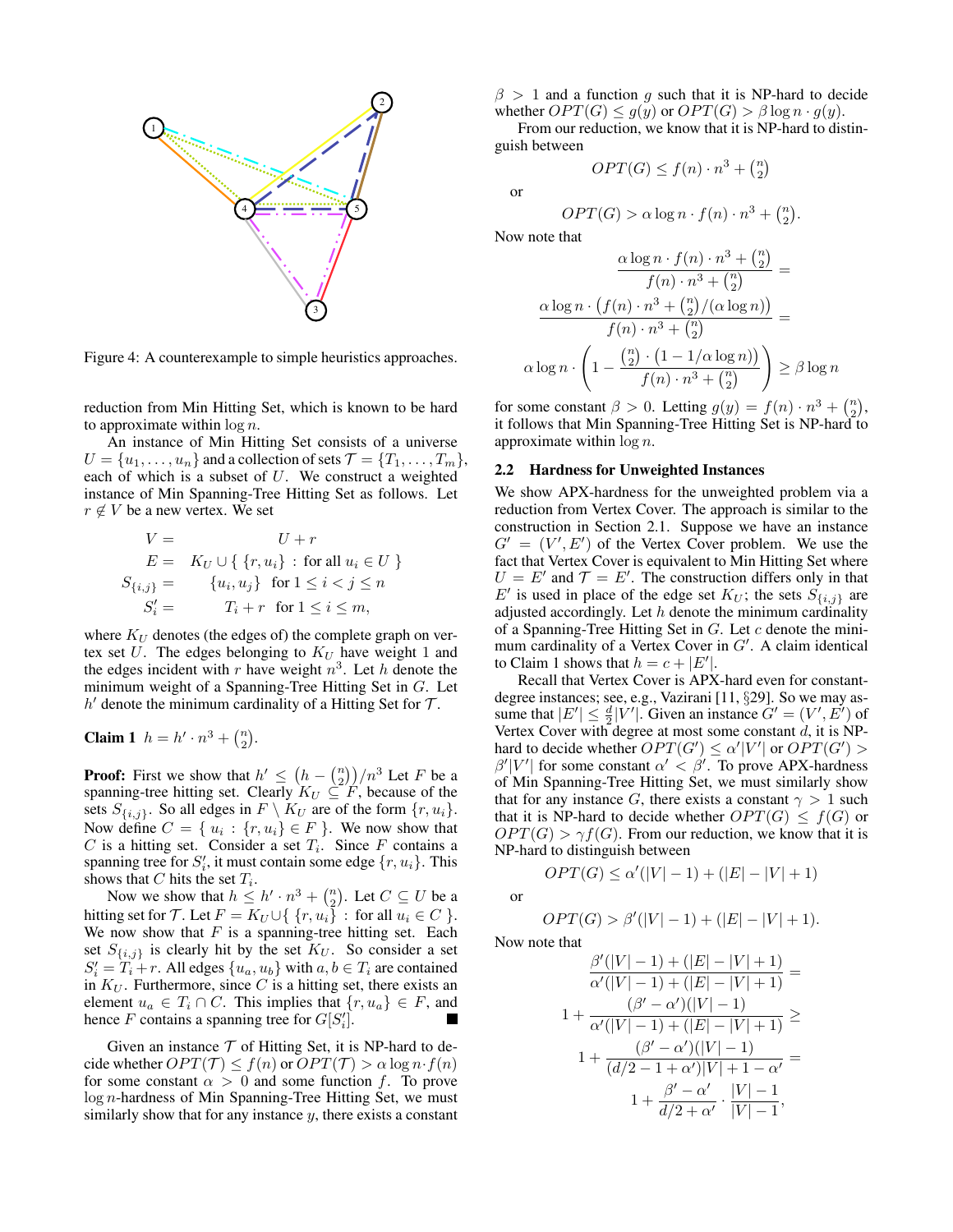which is a constant greater than 1. Letting  $\gamma$  be this constant, and letting  $f(y) = \alpha'(|V| - 1) + (|E| - |V| + 1)$ , it follows that Min Spanning-Tree Hitting Set is APX-hard.

## 3 The Problem for Matroids

The Min Spanning-Tree Hitting Set can be rephrased as a question about matroids. Let E be a ground set. Let  $M_i =$  $(E, \mathcal{I}_i)$  be a matroid for  $1 \leq i \leq k$ . Our objective is to find  $F \subseteq E$  such that

- $F$  contains a basis for each  $M_i$ , and
- $|F|$  is minimized.

We call this the Minimum Basis Hitting Set problem.

### 3.1 Connection to Matroid Intersection

Suppose we switch to the dual matroids. Note that  $F$  contains a basis for  $M_i$  if and only  $E \setminus F \in \mathcal{I}_i^*$ . Then our objective to find  $F' \subseteq E$  such that

- $F' \in \mathcal{I}_i^*$  for each *i*, and
- $|F'|$  is maximized.

Suppose that such a set is found, and let  $F := E \setminus F'$ . The first property implies that  $F$  contains a basis for each  $M_i$ . The second property implies that  $|F|$  is minimized. Stated this way, it is precisely the Matroid  $k$ -Intersection problem. So, from the point of view of exact algorithms, Min Basis Hitting Set and Matroid k-Intersection problems are equivalent. However, this reduction is not approximationpreserving, and implies nothing about approximation algorithms.

#### 3.2 Hardness

Theorem 2 *Min Basis-Hitting Set is NP-hard.*

**Proof:** We do a reduction from the well-known problem Minimum Hitting Set. An instance of this problem consists of a family of sets  $C = \{C_1, \ldots, C_k\}$ . The objective is to find a set  $F \subseteq E$  such that  $F \cap C_i \neq \emptyset$  for each i. This problem is NP-complete.

Now we reduce it to Minimum Basis Hitting Set. For each set  $C_i$ , set  $M_i = (E, \mathcal{I}_i)$  be the matroid where  $\mathcal{I}_i =$  $\{ \{c\} : c \in C_i \} \cup \{\emptyset\}.$  That is,  $M_i$  is the rank-1 uniform matroid on  $C_i$ . So a basis hitting set for these matroids corresponds precisely to a hitting set for the the sets  $C$ .

Corollary 3 *Min Basis Hitting Set is NP-hard to approximate with* c log n *for some positive constant* c*.*

Proof: It is well-known that Min Hitting Set is equivalent to Set Cover, and is therefore NP-hard to approximate within  $c \log n$  for some positive constant c. Since reduction given in Theorem 3.2 is approximation preserving, the same hardness applies to Min Basis Hitting Set.

### 3.3 An Approximation Algorithm

We consider the greedy algorithm for the Min Basis Hitting Set problem. Let  $\mathcal{O} \subseteq E$  denote an optimum solution. Let rank<sub>j</sub> denote the rank function for matroid  $M_j$ and let  $r_j$  be the rank of  $M_j$ , i.e.,  $r_j = \text{rank}_j(E)$ . Let  $F_i$  denote the set that has been chosen after the  $i<sup>th</sup>$  step of the algorithm. Initially, we have  $F_0 = \emptyset$ . For  $S \subseteq E$ , let  $P(S, e) = \sum_{j=1}^{k} (rank_j(S + e) - rank_j(S));$  intuitively, this is the total "profit" obtained, or rank that is hit, by adding e to S. Let  $R_i$  denote  $\sum_{j=1}^k (r_j - \text{rank}_j(F_i))$ ; intuitively, if the algorithm has chosen a set  $F_i$ , then  $R_i$  is the total amount of "residual rank" that remains to be hit.

Consider the  $i<sup>th</sup>$  step of the algorithm. Let's denote the profit obtained by choosing  $e_i$  by  $p_i = \max_{e \notin F_{i-1}} P(F_{i-1}, e)$ . The greedy algorithm chooses an element  $e_i \notin F_{i-1}$  achieving the maximum profit. We now analyze the efficiency of this algorithm. Let  $\mathcal{O}_i$  be a minimum-cardinality set that contains  $F_i$  and is a basis hitting set.

For any set  $S \supseteq F_i$  and any  $e \notin S$ , we have (by submodularity):

$$
\operatorname{rank}_{j}(S+e) + \operatorname{rank}_{j}(F_{i}) \leq \operatorname{rank}_{j}(F_{i}+e) + \operatorname{rank}_{j}(S)
$$
  
\n
$$
\operatorname{rank}_{j}(S+e) - \operatorname{rank}_{j}(S) \leq \operatorname{rank}_{j}(F_{i}+e) - \operatorname{rank}_{j}(F_{i})
$$
  
\n
$$
P(S,e) \leq P(F_{i},e) \leq p_{i}
$$

This implies that each edge in  $\mathcal{O}_i \setminus F_i$  has profit at most  $p_i$ . Since  $\mathcal{O}_i$  must ultimately hit all of the residual rank, but each element hits at most  $p_i$ , we have  $R_{i-1} \leq p_i \cdot |\mathcal{O}_i \setminus F_i|$ .

Now, note that  $|\mathcal{O}_i \setminus F_i| \leq |\mathcal{O}|$ . This is is because of the non-decreasing property of rank<sub>i</sub>: if  $\mathcal O$  is a basis hitting set then so is  $\mathcal{O} \cup F_i$ . This observation yields the inequality  $1 \leq p_i \cdot |\mathcal{O}|/R_{i-1}$ . Suppose that the greedy algorithm halts with a solution of cardinality s. Then we have

$$
s \le \sum_{i=1}^s \frac{p_i \cdot |\mathcal{O}|}{R_{i-1}} \le |\mathcal{O}| \cdot \sum_{i=1}^s \frac{p_i}{R_{i-1}}
$$
  
 
$$
\le |\mathcal{O}| \cdot \sum_{i=1}^s \sum_{0 \le j < p_i} \frac{1}{R_{i-1} - j} \le |\mathcal{O}| \cdot \log R_0.
$$

Here, the last inequality follows from the fact that  $R_i$  =  $R_{i-1} - p_i$  for  $1 \leq i \leq s$ . Note that  $R_0 = \sum_{j=1}^k r_j$  is the total rank of the given matroids.

#### Table 1: Greedy algorithm

**Input:** lexicon V, set of k sentences  $S_1, \ldots, S_k$  s.t.  $S_i \subset V$ ; Initialize: Assign each pair of words a count of sentences it appears in; Sort word pairs (edges) in decreasing order; Loop: through edges; Add top edge  $e$  into the list of edges; Adjust edge weights in sentences which contained edge e; Until each sub-graph has a spanning tree (i.e. sentence has a parse); **Output:** a set of spanning trees for all  $S_i$ ;

The preceding argument shows that the greedy algorithm has approximation ratio  $O(\log n)$ , where n is the length of